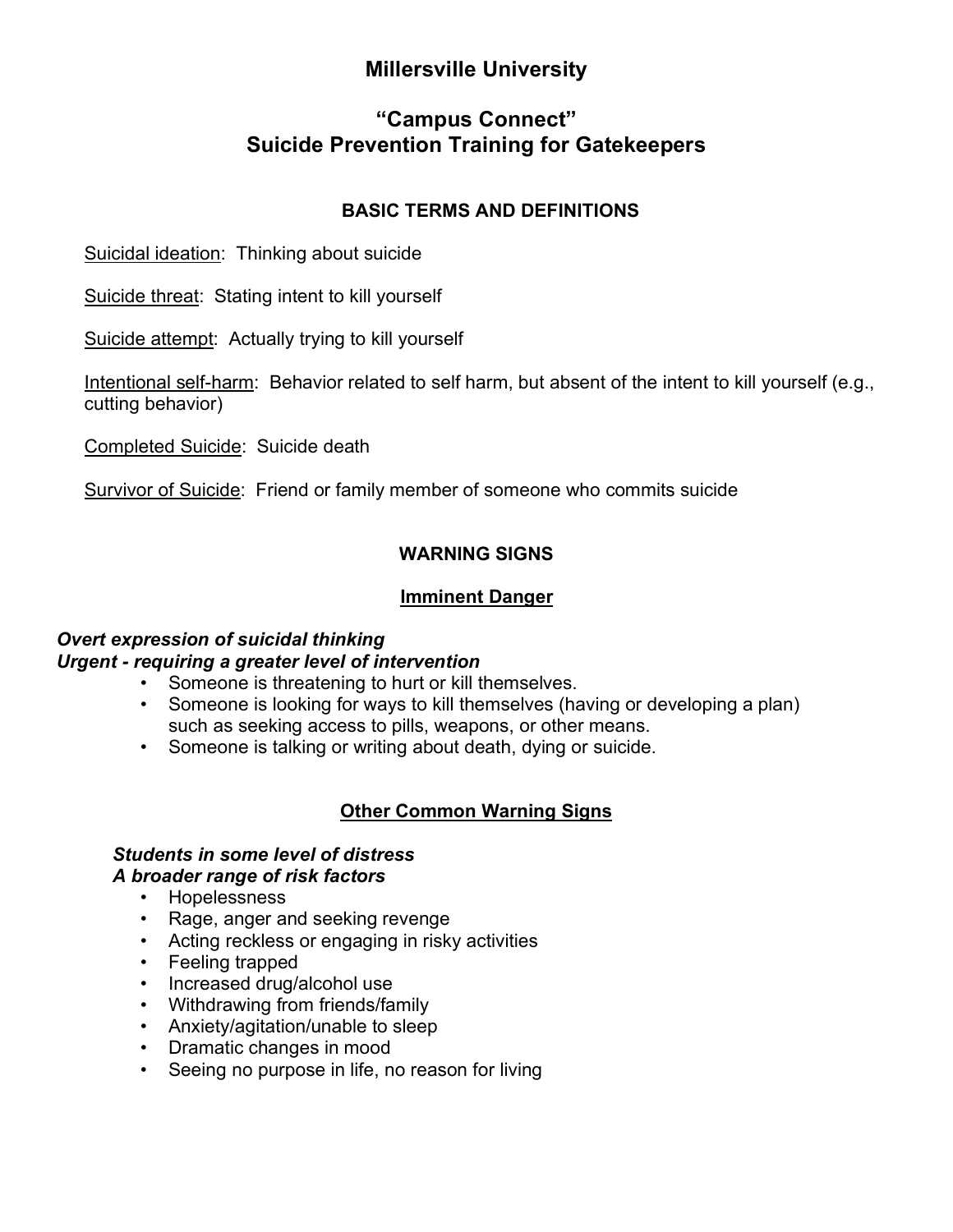## **Millersville University**

# **"Campus Connect" Suicide Prevention Training for Gatekeepers**

### **SUICIDE MYTHS**

People who talk about suicide won't really do it.

**(Fact) - Almost everyone who attempts suicide has given some clue or warning. Don't ignore suicidal statements!**

If a person is going to attempt suicide, nothing will stop them

**(Fact) - Most individuals who attempt suicide remain uncertain of their decision until the final moment. Most suicidal people do not wish for death; they wish for the pain to stop.**

• People who commit suicide are unwilling to seek help

**(Fact) - Studies of suicide victims show that more than half have sought professional help within six months of their death.**

• Anyone who attempts suicide must be psychotic or insane

**(Fact) - Most people who commit suicide are not psychotic; they are struggling and often meet the diagnostic criteria for depression.**

Talking about suicide may give someone the idea.

**(Fact) - You don't give a person suicidal thoughts by talking about suicide. The opposite is true. Bringing up the subject and discussing it is one of the most helpful things you can do, as it helps a suicidal person feel understood and demonstrates that you understand the amount of suffering the person is experiencing.**